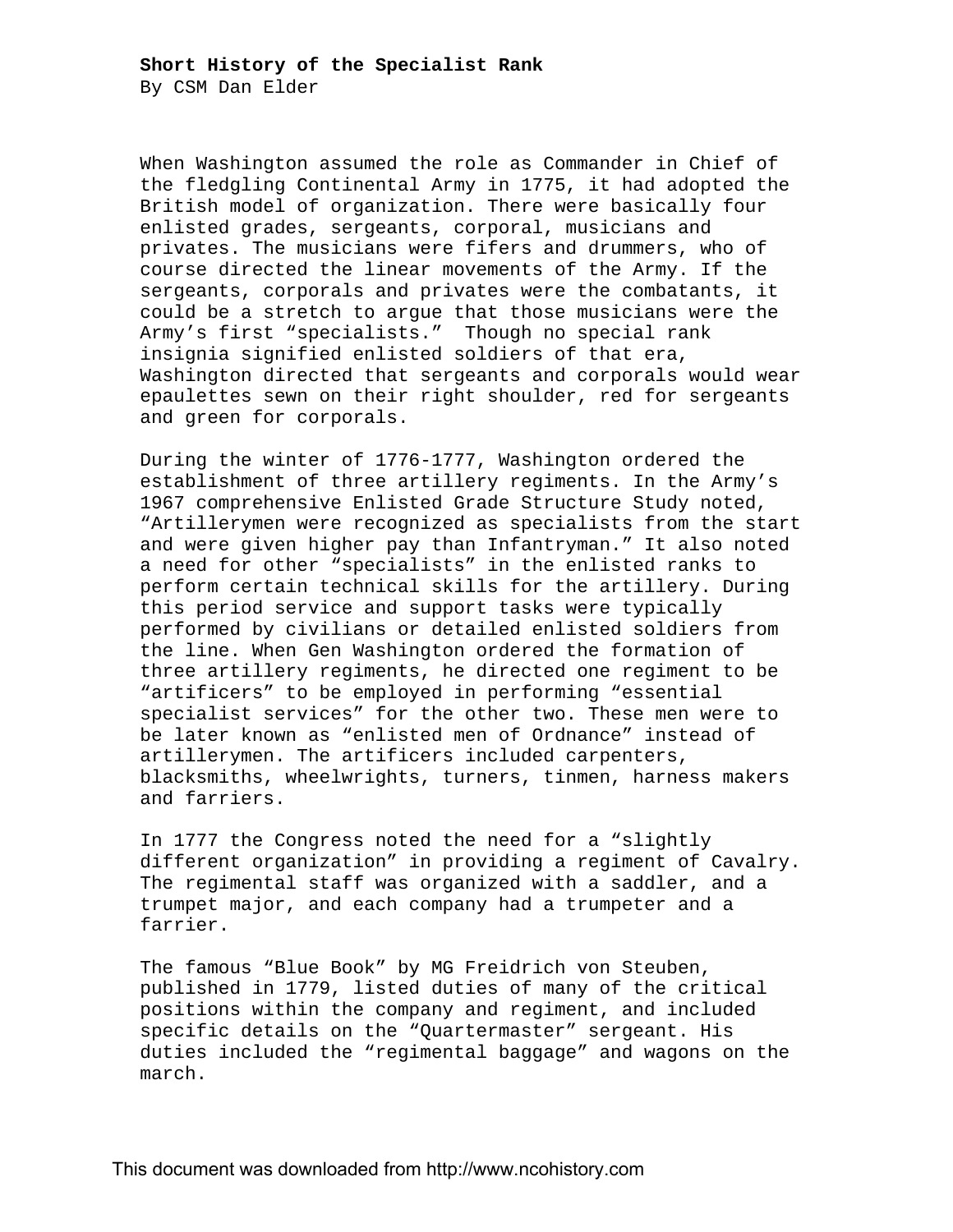## **Short History of the Specialist Rank**

By CSM Dan Elder

When the Army was reduced after the war and the artillery regiments were disbanded, artificers were incorporated in to the line where they were needed. Artificers were "accorded pay higher than that of sergeant majors and quartermaster sergeants."

During the War of 1812 the enlisted grade had remained the same since the Revolution. Besides the troops of the line, there were "groups of specialists" in fields such as medical, engineer, ordnance and quartermaster. For the first time, special insignia and uniforms were authorized for the specialists, who were formed into a Corps under the Quartermaster. Specialists normally received higher pay than their counterparts in the standard organization.

In 1821 Gen. Winfield Scott introduced the first general regulation and established appointments for enlisted soldiers and noncoms, and included a new system of "distinguishing the various grades" of NCOs and specialists. This insignia replaced collar epaulettes with chevrons on the sleeves of the coat. In 1832 the Army established four specialist grades in the Ordnance department—-master workman, armorers, carriage makers and blacksmith, and laborers. Ordnance sergeants received higher pay and were allowed special insignia.

During the Civil War a trend developed that was to fit the various specialists into the standard rank structure while preserving the special pay and allowances required, to draw men with these specialty skills. Thus, the pay scale was inflated and by War's end in 1865, there were 29 enlisted categories, yet only eight types of insignia of grade, of which six were for NCOs of the line, the remaining two were hospital steward and pioneer.

By the time the Army entered the War with Spain in 1898, the rank structure remained as it had been in the Civil War, though the pay scales were reduced in 1871. However, it was during this period that "specialist's insignia" were added. The stripes resembled the "point-down" chevrons of the Civil War, but included a symbol denoting the specialty, such as a bugle for musicians, a key and quill for quartermaster and a saddlers knife for the saddler sergeant.

During the early portions of the 20th Century there was a noticeable uncontrolled proliferation of enlisted grades.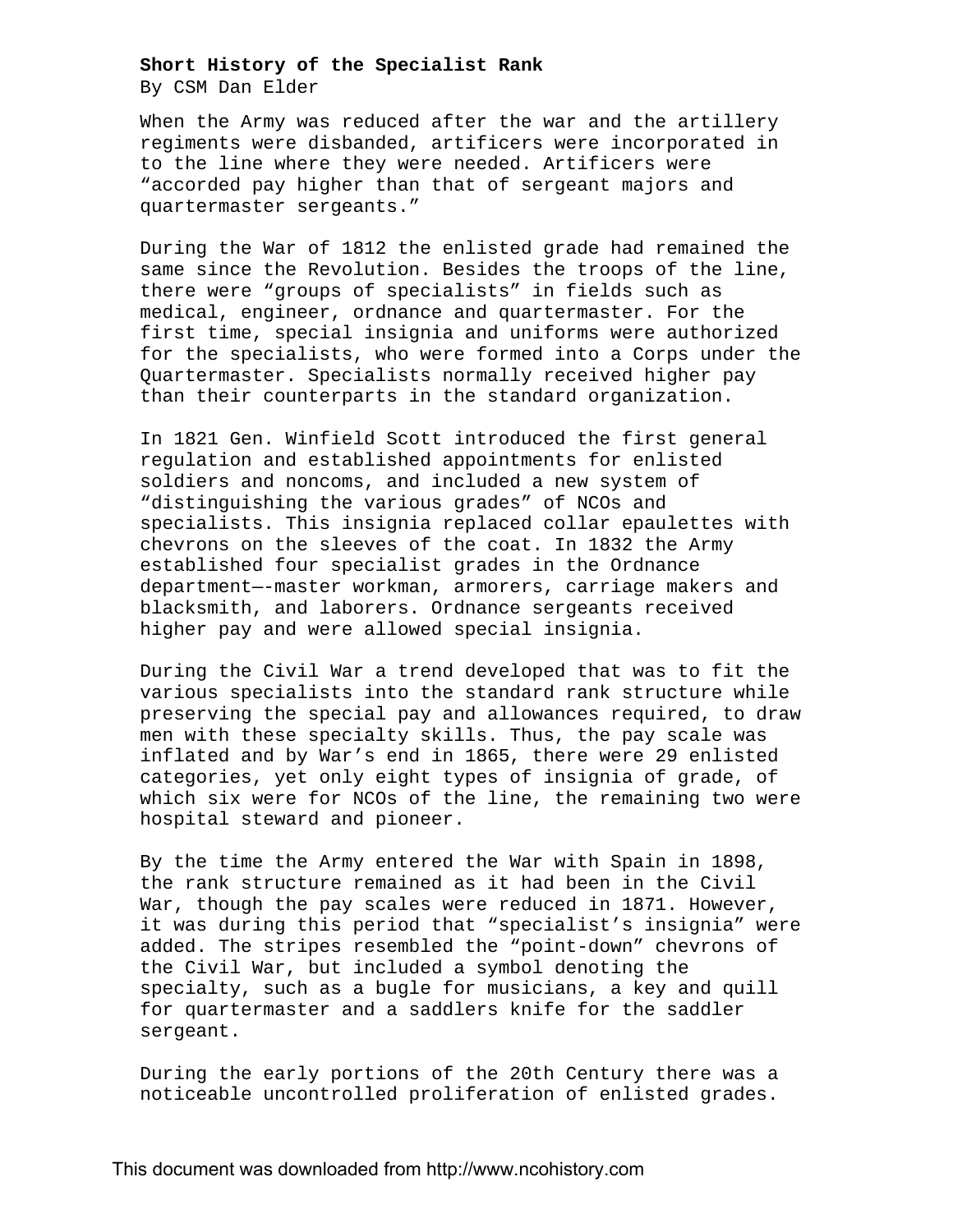## **Short History of the Specialist Rank**

By CSM Dan Elder

By May 1908 the Army had 52 different ranks and titles and by 1916 there were 60. Of the different ranks, over 13% were specialists from the technical, administrative, scientific craftsmen and laborer fields.

At the end of the first World War, Congress set out to improve the enlisted grade structure. In June 1920 it prescribed seven standard grades in which all enlisted men would be grouped and established a large number of specialist positions in lower grades that carried additional pay without additional rank. However there continued to be difficulty in identifying noncommissioned officers who were leaders and those who were senior specialists. This caused concern among the combat NCOs of the infantry and other arms. Also, in some cases privates with specialties could earn more than certain regular noncommissioned officers. This new structure remained in affect until the beginning of WWII.

As the Army expanded for WWII a need for enlisted soldiers with specialized technical skills was apparent, mostly noted in the Army Air Corps. To simply the system, technicians were picked from various grades and given chevrons marked with a "T" in addition to their stripes. A technician ranked immediately below a noncom of the same rank, but ahead of a lesser noncom and technicians did not serve in a command role. The increase of technicians caused an inflation of the NCO ranks of WWII. This lasted until 1948, when the Army dropped the "T" designation and they were appointed an NCO in the same grade. To recognize combat leader NCOs from technicians, the stripes were of different colors or backgrounds. The transition caused a lopsided structure between the number of privates and NCOs. Coupled with the top-heavy force and the reduced moral of the combat NCOs, who had earned their stripes over many years, caused a perceived loss of prestige.

In 1951 all enlisted insignia were standardized to one color, further demoralizing combat leaders. The Army entered the Korean War with NCOs making up over 32% of the enlisted force. In 1953 a committee was formed to address the perceived decline in attractiveness of military service. It recognized that the military must "adopt polices to restore the prestige of noncommissioned officers" that would place a "premium on leadership and command abilities." The committee also recommended that methods be developed to distinguish between command and